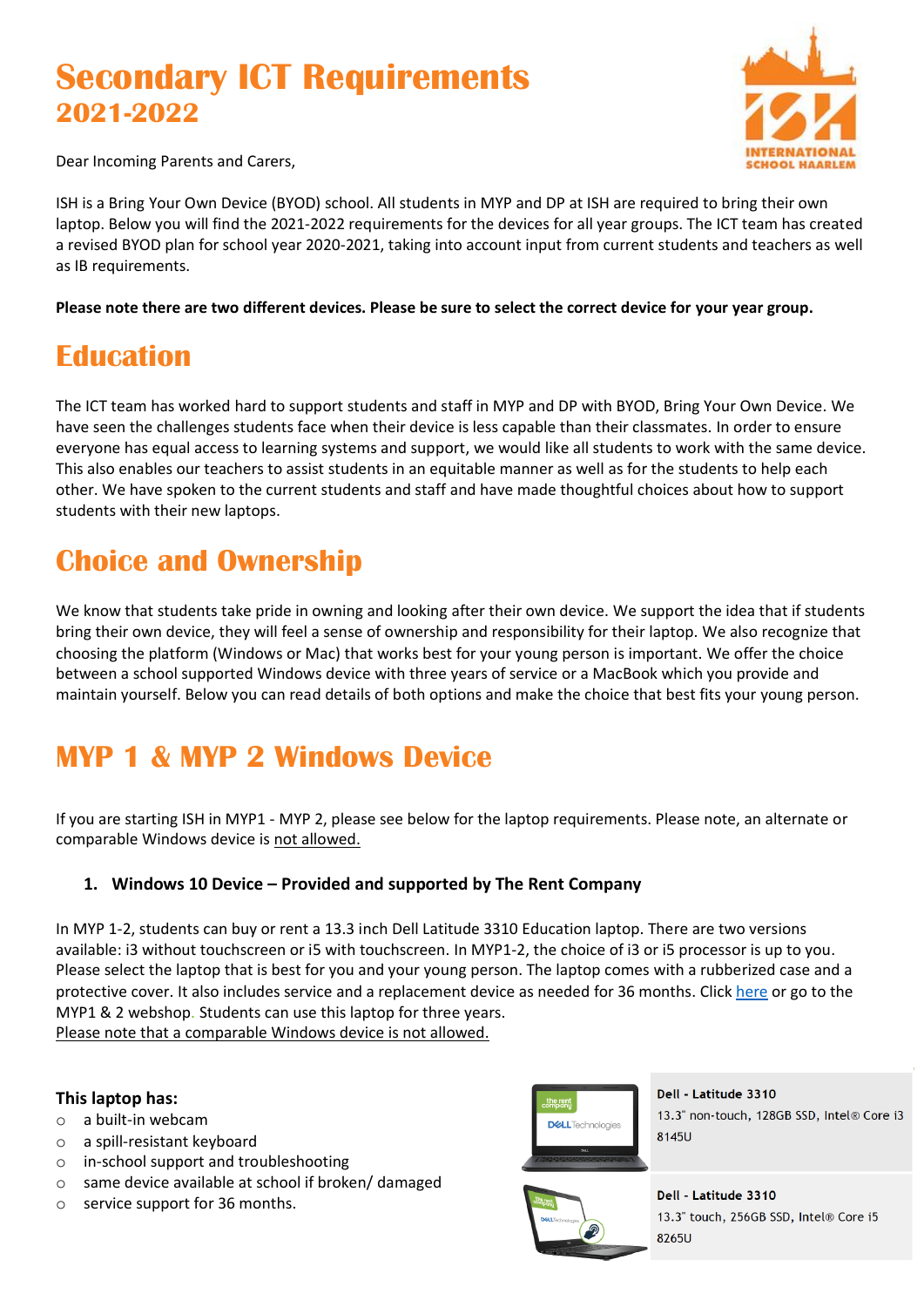## **MYP 3 & Higher Windows Device**

If you are starting ISH in MYP3 or higher, please see below for the laptop requirements. Please note, an alternate or comparable Windows device is not allowed.

#### **2. Windows 10 Device – Provided and supported by The Rent Company**

In MYP 3 and higher, students can buy or rent a 13.3 inch i5 Dell Latitude 3310 Education laptop with touchscreen. The laptop comes with a rubberized case and a protective cover. It also includes service and a replacement device as needed for 36 months. Click [here](https://easy4u.nl/en_nl/info/?code=6SFMPK8) or go to the MYP3 and higher webshop. Students can use this laptop for three years. Please note that a comparable Windows device is not allowed.

#### **This laptop has:**

- o IB eAssessment hardware requirements
- o a built-in webcam
- o a spill-resistant keyboard
- o in-school support and troubleshooting
- o same device available at school if broken/ damaged
- o service support for 36 months.



Dell - Latitude 3310 13.3" touch, 256GB SSD, Intel® Core i5 8265U

### **Secondary Mac Device- All year groups**

If you feel that the Mac OS is better suited for your young person's needs, we support you in that choice. Please note, that we will be teaching students how to use and operate the Dell device above and will not provide additional education for operating a Mac device. If you choose a Mac, your child must know how to operate that device independently. There is also no in school technical support for software or hardware problems. A backup Chromebook can be provided if/when the MacBook needs to be repaired.

The MacBook must be less than 3 years old (2019 or newer) and have:

- Intel i5 or Apple M1 Processor or higher
- RAM: 8 GB RAM
- Bluetooth 4.0/ WiFi 802.11N/AC
- Storage: At least 128 GB SSD (Expandable if possible)

## **Tablets, Smartphones and other devices**

All MYP and DP students must have eithe[r the above Dell](#page-0-0) from The Rent Company or a MacBook that meets the school requirements. No other laptops will be allowed at ISH. As per our ICT Policy, we ask that mobile phones and tablets are not allowed at school. We have in-school iPads for student use with appropriate projects at teacher discretion.

- Screen: 1280 x 1024 screen resolution or higher
- 13-inch Display or higher